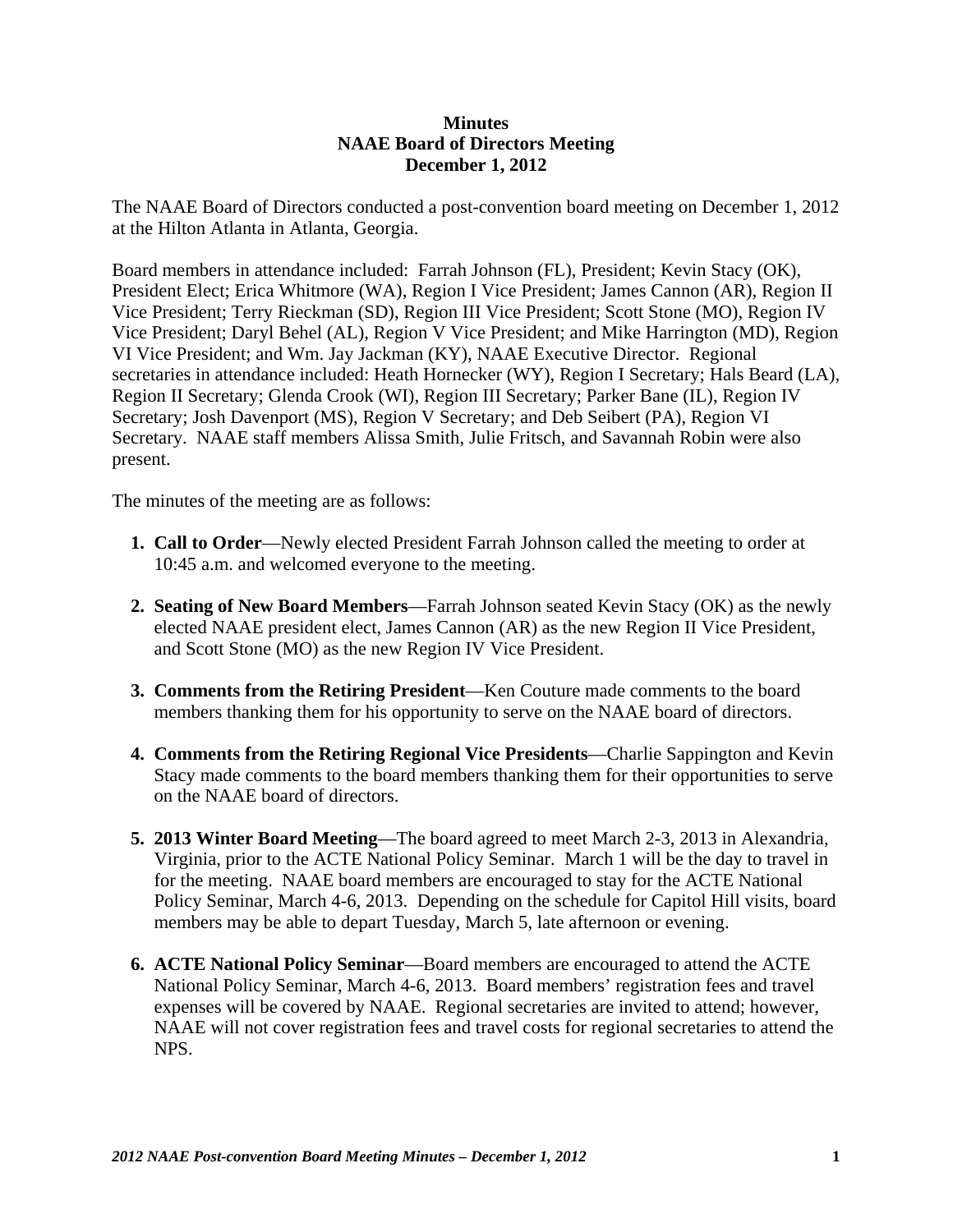**7. 2013 NAAE Regional Meetings**—2013 NAAE regional meetings dates and locations are as follows. Assignments for the NAAE president, president elect, and staff to attend the regional meetings will be made at a later date.

Region I – April 17-20 – Pendleton, Oregon Region II – June 16-19 – Raton, New Mexico Region III – June 18-20 – Yankton, South Dakota Region IV – June 25-27 – Battle Creek, Michigan Region V – June 24-26 – Sevierville, Tennessee Region VI – July 16-18 – Bristol, Virginia

- **8. Monthly Regional Vice President Communications**—Alissa Smith discussed the monthly regional vice president communications with the board members. It was agreed that the board members would communicate with their respective state leaders at least once per month. NAAE staff will send bullet points for these monthly communiqués. Board members are encouraged to customize and add to the suggested bullet points.
- **9. NAAE** *News & Views***, Board Members Blogs, and other Communications Matters** Julie Fritsch visited with board members about their responsibilities in writing *News & Views* articles and contributing to their blogs on Communities of Practice. Typically, regional vice president blogs are due to be posted on the  $25<sup>th</sup>$  day of the month prior to *News & Views* publication (that is, December 25, 2012 for the January/February 2013 issue). Julie is working on some updates to the *News & Views* format with recommendations from a taskforce of the Marketing Committee. Julie collected information from the board members for board member news releases and the board contact sheet. Julie will make new business cards and NAAE nametags for those board members who need them. Julie will make NAAE nametags for the regional secretaries.
- **10. Logistics**—Jay Jackman reviewed some logistics information with the board members including travel vouchers, business cards, letterhead and envelopes, and board/staff relations. Jay clarified that he works for the NAAE board of directors, specifically the NAAE president, and that the NAAE staff work for him. Board members are free to communicate with any NAAE staff members; however, specific staff directives must go through the executive director.
- **11. Thanks to the Student Workers and Convention Staff**—Farrah Johnson expressed the board's appreciation to the NAAE student workers and convention staff for their excellent work during this convention. The registration desk, session set-up and logistics, and other convention details were handled masterfully.
- **12. Approval of 2013 NAAE Awards Applications**—Kevin Stacy moved, Daryl Behel seconded, to leave the Outstanding Postsecondary/Adult Program award application criteria as is for 2013 and to continue to discuss the possibility of changing this award from a program award to an individual award. The motion carried.

Erica Whitmore moved, Scott Stone seconded, to adapt the NAAE award application cover sheets to Microsoft Word forms that can be filled and saved and to leave the free-style components of the applications as is. The motion carried.